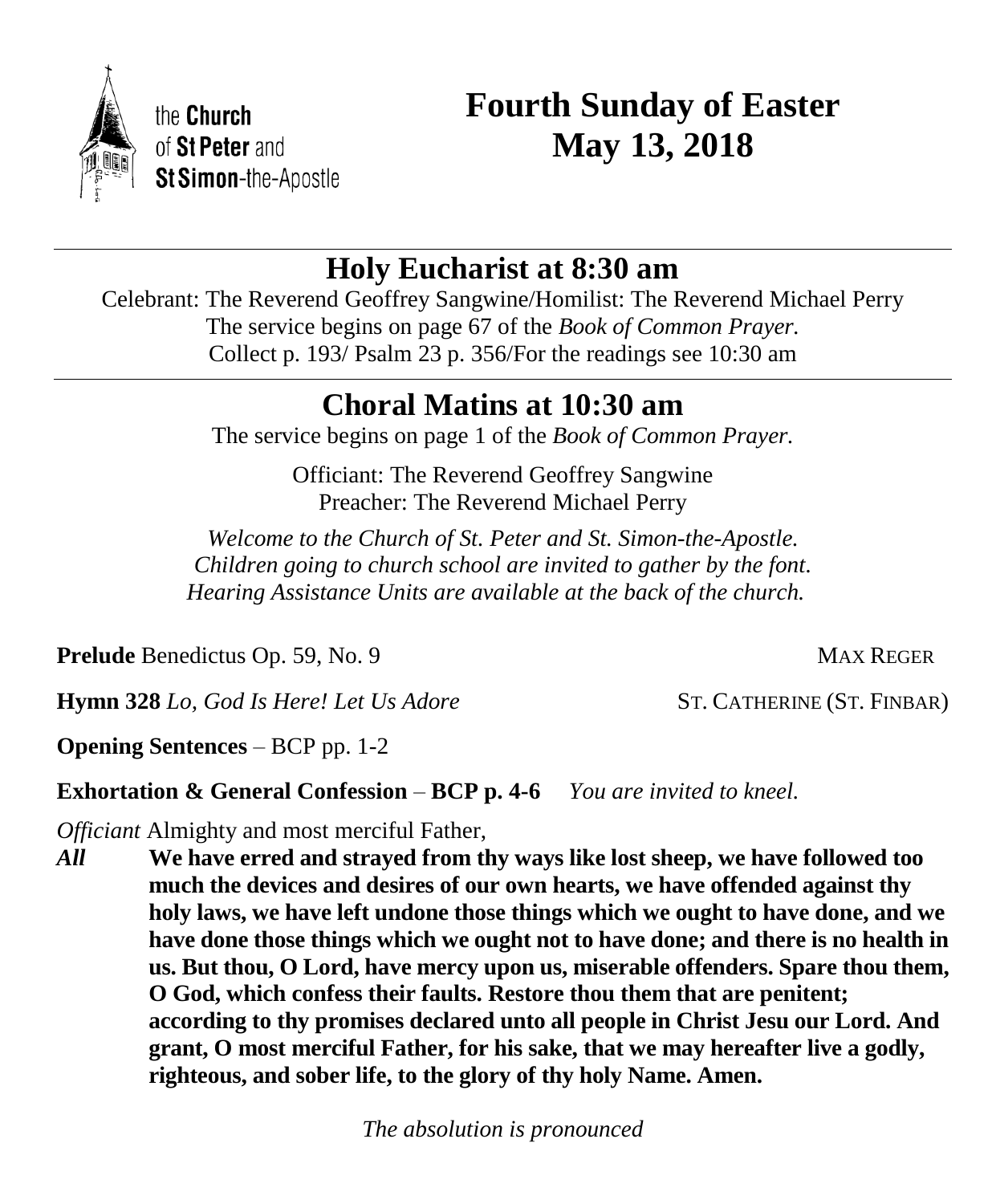#### **The Lord's Prayer A.H. MALOTTE**

#### **Versicles & Responses**

*Officiant* O Lord, open thou our lips;

*All* **And our mouth shall show forth thy praise.**

*Officiant* O God, make speed to save us;

### *All* **O Lord, make haste to help us.**

*You are invited to stand.*

*Officiant* Glory be to the Father, and to the Son, and to the Holy Ghost;

*All* **As it was in the beginning, is now, and ever shall be, world without end. Amen.** *Officiant* Praise ye the Lord;

*All* **The Lord's Name be praised.**

**Venite**: *Sung by all. Please remain standing.*



Alleluia. Christ is risen: / O ' come, ' let us ' worship.

O come, let us ˈ sing unto ⋅ the ˈ Lord: /

let us heartily rejoice in the ˈ strength of ˈ our salˈvation.

Let us come before his presence ' with thanks ' giving /

and show ourselves ˈ glad in ˈ him with ˈ psalms.

For the Lord is a ˈ great ˈ God / and a great ˈ King a⋅bove ˈ all ˈ gods.

In his hand are all the  $\cdot$  corners  $\cdot$  of the  $\cdot$  earth  $\prime$ 

and the  $\cdot$  strength of  $\cdot$  the  $\cdot$  hills is  $\cdot$  his  $\cdot$  also.

The sea is  $'$  his and  $\cdot$  he  $'$  made it  $/$  and his  $'$  hands pre $'$ pared the  $\cdot$  dry  $'$  land.

O come, let us worship and ˈ fall ˈ down / and ˈ kneel be⋅fore the ˈ Lord, our ˈ Maker. For he is the ˈ Lord our ˈ God /

and we are the people of his pasture,  $\dot{\ }$  and the  $\dot{\ }$  sheep of  $\dot{\ }$  his  $\dot{\ }$  hand.

Glory be to the Father, and ' to the ' Son / and ' to the ' Holy ' Ghost;

As it was in the beginning, is now and 'ever' shall be / world without ' end. A'—'men. Alleluia. Christ is risen: / O ' come, ' let us ' worship.

*Please be seated.*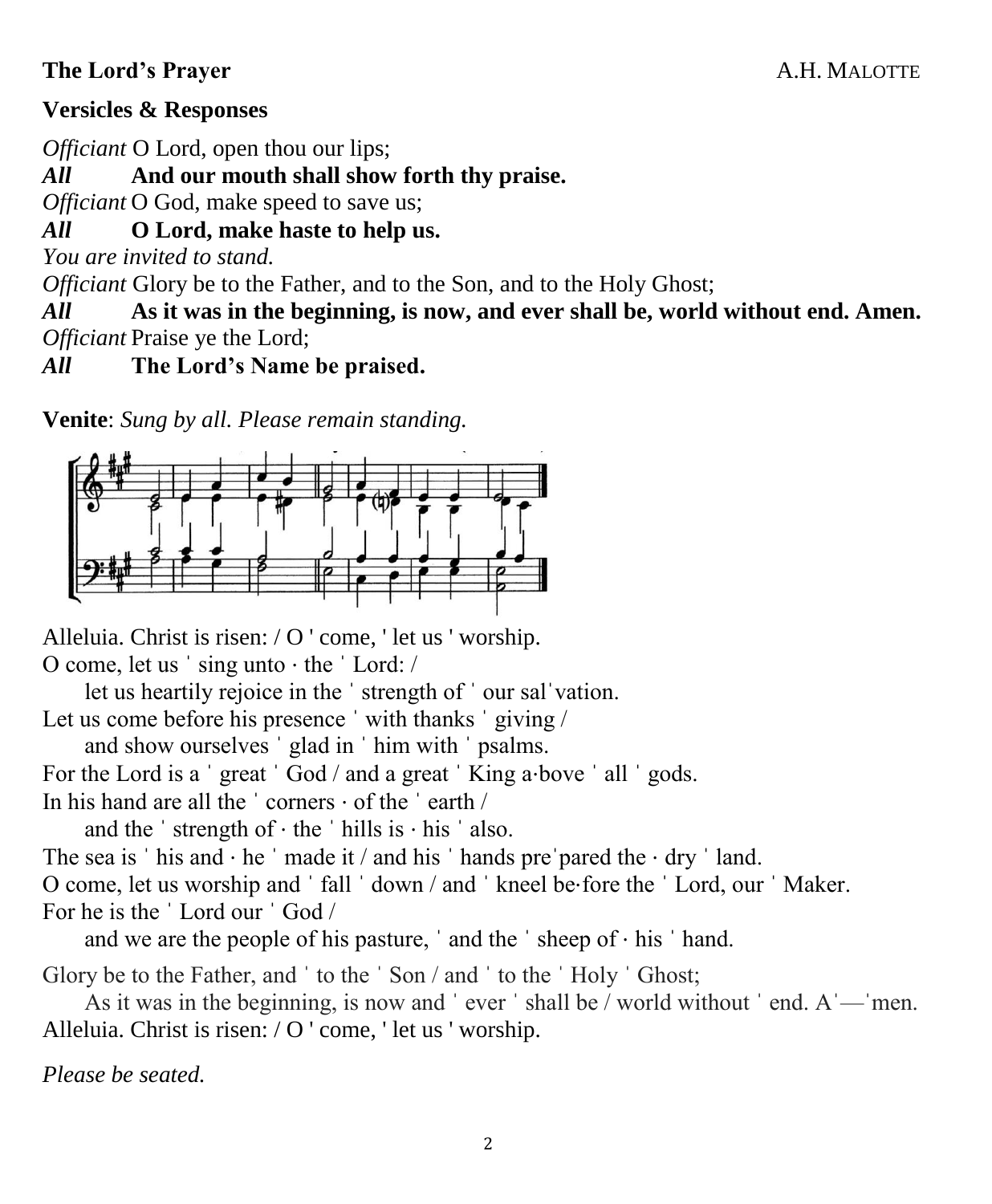#### **First Lesson** *Acts 9:36-43* Read by Spencer Higgins

*Reader* The first lesson is written in the  $9<sup>th</sup>$  chapter of the Book of Acts, beginning at the  $36<sup>th</sup>$  verse.

Now in Joppa there was a disciple whose name was Tabitha, which in Greek is Dorcas. She was devoted to good works and acts of charity. At that time she became ill and died. When they had washed her, they laid her in a room upstairs. Since Lydda was near Joppa, the disciples, who heard that Peter was there, sent two men to him with the request, 'Please come to us without delay.' So Peter got up and went with them; and when he arrived, they took him to the room upstairs. All the widows stood beside him, weeping and showing tunics and other clothing that Dorcas had made while she was with them. Peter put all of them outside, and then he knelt down and prayed. He turned to the body and said, 'Tabitha, get up.' Then she opened her eyes, and seeing Peter, she sat up. He gave her his hand and helped her up. Then calling the saints and widows, he showed her to be alive. This became known throughout Joppa, and many believed in the Lord. Meanwhile he stayed in Joppa for some time with a certain Simon, a tanner.

*Reader* The word of the Lord. *All* **Thanks be to God.**

#### **Hymn 519** *The Lord's My Shepherd* CRIMOND

**Second Lesson** *Revelation 7:9-17* Read by Barbara Pearson

*Reader* The  $2<sup>nd</sup>$  Lesson is written in the  $7<sup>th</sup>$  chapter of the Book of Revelation, beginning at the  $9<sup>th</sup>$  verse.

After this I looked, and there was a great multitude that no one could count, from every nation, from all tribes and peoples and languages, standing before the throne and before the Lamb, robed in white, with palm branches in their hands. They cried out in a loud voice, saying, 'Salvation belongs to our God who is seated on the throne, and to the Lamb!' And all the angels stood around the throne and around the elders and the four living creatures, and they fell on their faces before the throne and worshipped God, singing, 'Amen! Blessing and glory and wisdom and thanksgiving and honour and power and might be to our God for ever and ever! Amen.' Then one of the elders addressed me, saying, 'Who are these, robed in white, and where have they come from?' I said to him, 'Sir, you are the one that knows.' Then he said to me, 'These are they who have come out of the great ordeal; they have washed their robes and made them white in the blood of the Lamb. For this reason they are before the throne of God, and worship him day and night within his temple, and the one who is seated on the throne will shelter them. They will hunger no more, and thirst no more; the sun will not strike them, nor any scorching heat; for the Lamb at the centre of the throne will be their shepherd, and he will guide them to springs of the water of life, and God will wipe away every tear from their eyes.'

*Reader* The word of the Lord. *All* **Thanks be to God.**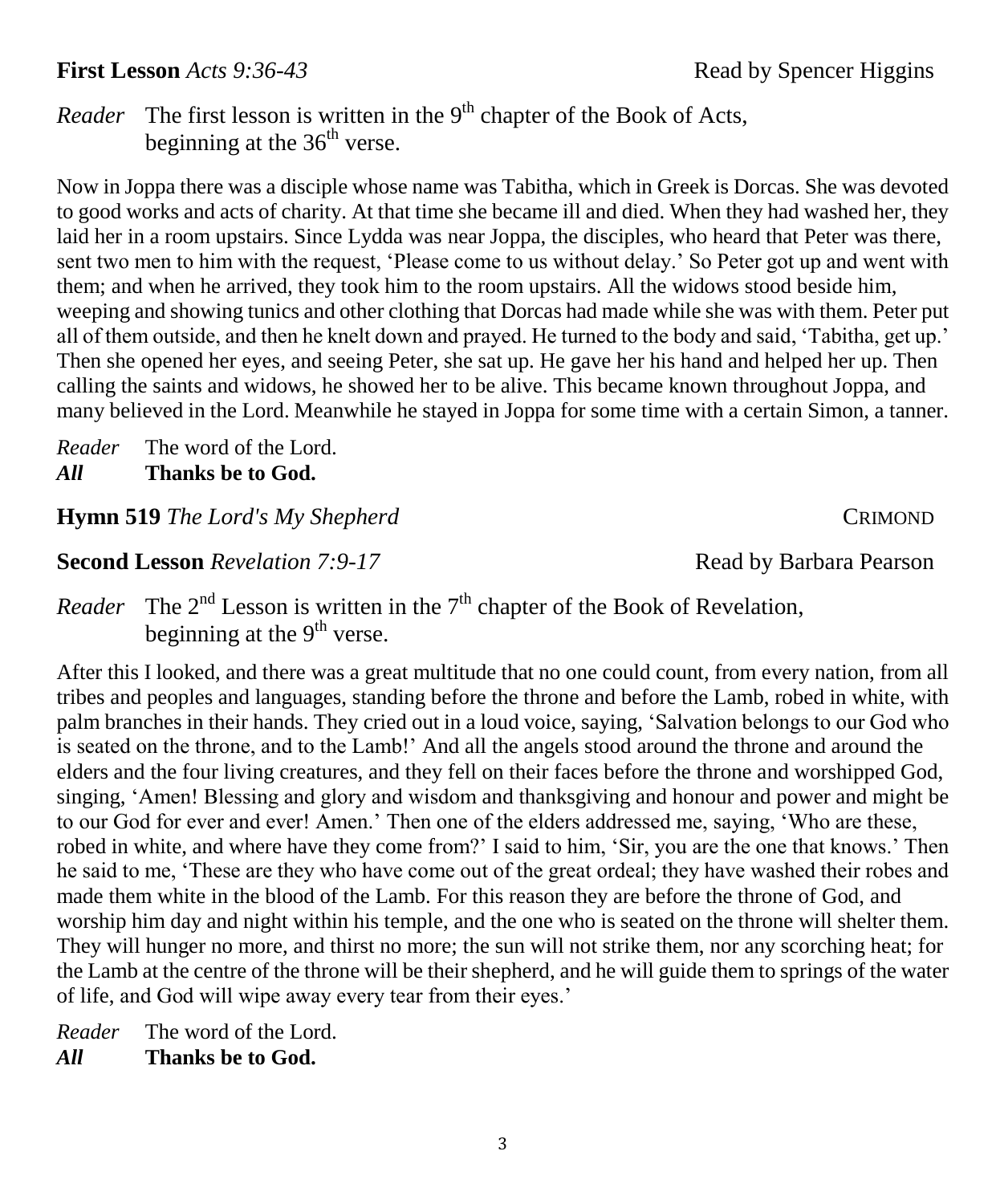## **Te Deum**  25  $\upsilon$ ss 1-9 SET III C. V. STANFORD

*Sung by all. You are invited to stand.*

We praise 'thee, O 'God; / we acknowledge 'thee to 'be the 'Lord. All the 'earth doth 'worship thee, / the 'Father 'ever 'lasting. To thee all angels ˈ cry aˈloud / the heavens and ˈ all the ˈ powers thereˈin. To thee ˈ cherubim and ˈ seraphim / conˈtinualˈly do ˈ cry Holy ˈ holy ˈ holy / Lord ˈ God ˈ of ˈ hosts; Heaven and 'earth are ' full / of the ' majes⋅ty ' of thy ' glory. The glorious company of the a postles ' praise thee / the goodly fellowship ˈ of the ˈ prophets ˈ praise thee; The noble army of 'martyrs' praise thee, / The holy church throughout all the world 'doth ac knowledge ' thee, 2nd The Father, of an 'infinite 'majesty / thine honourable, true and only Son; also the ˈ Holy ˈ Ghost, the ˈ Comforter.  $\upsilon$ ss 10-15 C. V. STANFORD



Thou art the King of 'glory, O 'Christ. / Thou art the ever 'lasting  $\dot{\mathbf{S}}$  Son of  $\cdot$  the  $\dot{\mathbf{F}}$  Father. When thou tookest upon thee to de liver  $\cdot$  man / Thou didst not abˈhor the ˈ Virgin's ˈ womb. When thou hadst overcome the 'sharpness of 'death / thou didst open the kingdom of ˈ heaven to ˈ all beˈlievers. Thou sittest at the right hand of God, in the  $\degree$  glory  $\cdot$  of the  $\degree$  Father. / We believe that thou shalt ' come to ' be our ' judge.

We therefore pray thee, 'help thy ' servants / whom thou hast redeemed 'with thy ' precious ' blood. Make them to be numbered  $\dot{\ }$  with thy  $\dot{\ }$  saints  $\dot{\ }$  in  $\dot{\ }$  glory  $\dot{\ }$  ever lasting.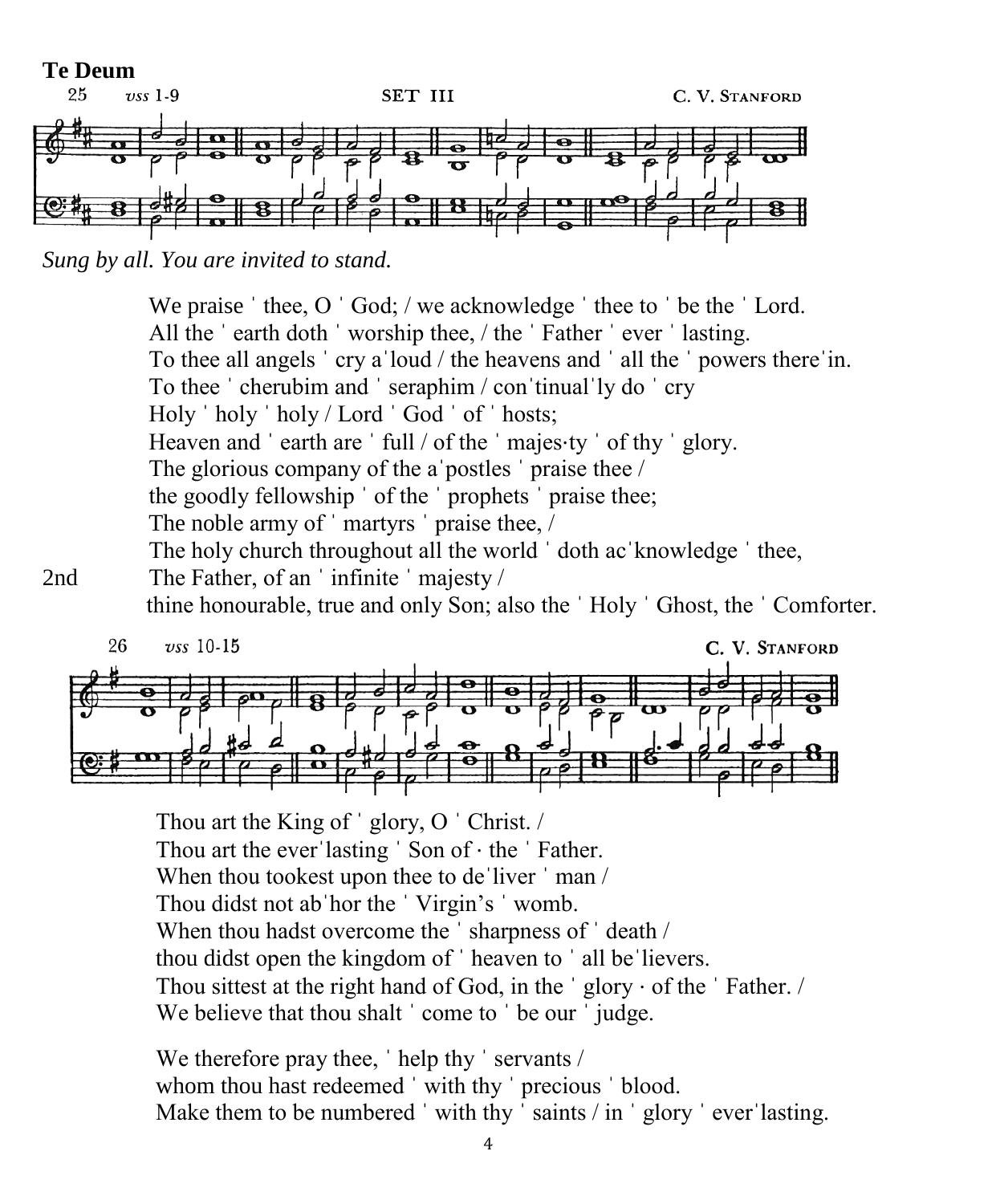

Govern them and ˈ lift them ˈ up for ˈ ever. Day by day we ' magni-fy ' thee:  $*$ and we worship thy Name, ˈ ever ˈ world with-out ˈ end. Vouchsafe O Lord to keep us this ˈ day with-out ˈ sin. \* O Lord have mercy upˈon us, have ˈ mercy upˈon us. O Lord let thy mercy lighten upon us, as our  $'$  trust is  $\cdot$  in  $'$  thee. \* O Lord, in thee have I trusted: let me ˈ never ˈ be conˈfounded.

**Third Lesson** *John 10:22-30* Read by the Reverend Geoffrey Sangwine

*Reader* The third lesson is written in the 10<sup>th</sup> chapter of the Gospel according to St John, beginning at the  $22<sup>nd</sup>$  verse.

'At that time the festival of the Dedication took place in Jerusalem. It was winter, and Jesus was walking in the temple, in the portico of Solomon. So the Jews gathered around him and said to him, 'How long will you keep us in suspense? If you are the Messiah, tell us plainly.' Jesus answered, 'I have told you, and you do not believe. The works that I do in my Father's name testify to me; but you do not believe, because you do not belong to my sheep. My sheep hear my voice. I know them, and they follow me. I give them eternal life, and they will never perish. No one will snatch them out of my hand. What my Father has given me is greater than all else, and no one can snatch it out of the Father's hand. The Father and I are one.'

*Reader* The word of the Lord. *All* **Thanks be to God.**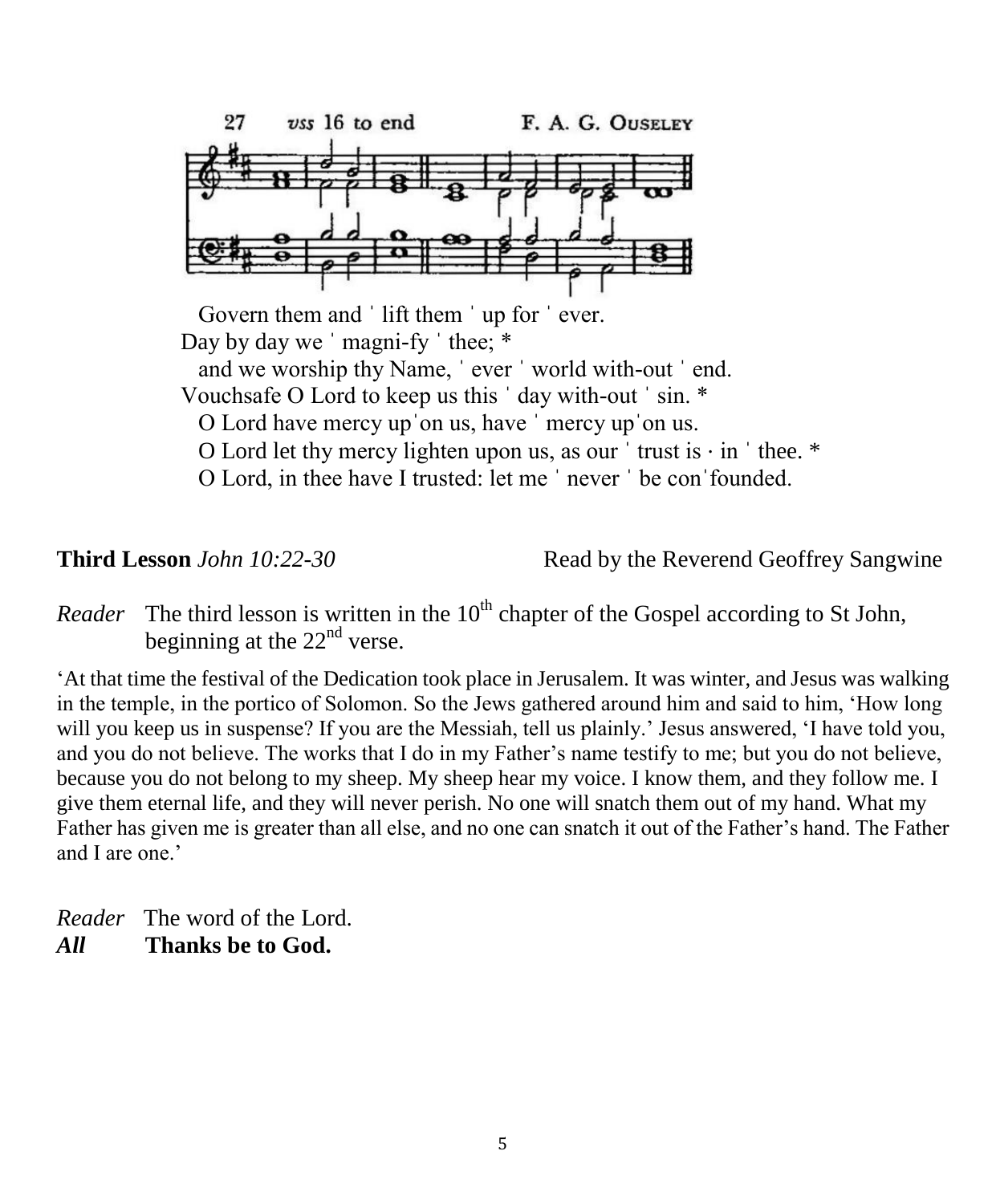**Jubilate Deo:** *Sung by all. Please stand.*



O be joyful in the Lord, ˈ all ye ˈ lands:

serve the Lord with gladness, and come before his ' presence ' with a ' song. Be ye sure that the  $\dot{\mathsf{L}}$  Lord  $\cdot$  he is  $\dot{\mathsf{C}}$  God;

it is he that hath made us, and not we ourselves; we are his people, ˈ and the  $\dot{\ }$  sheep of  $\cdot$  his  $\dot{\ }$  pasture.

O go your way into his gates with thanksgiving, and into his ˈ courts with ˈ praise; be thankful unto him, ˈ and speak ˈ good of ⋅ his ˈ Name.

For the Lord is gracious, his mercy is 'ever ' lasting;

and his truth endureth from gene 'ration to 'gene 'ration.

Glory be to the Father, and ' to the ' Son / and ' to the ' Holy ' Ghost;

As it was in the beginning, is now and 'ever' shall be / world without 'end.  $A'$ —'men.

#### **The Apostles' Creed**

*Officiant* I believe in God**,**

*All* **the Father Almighty, maker of heaven and earth: and in Jesus Christ his only Son our Lord,who was conceived by the Holy Ghost, born of the Virgin Mary, suffered under Pontius Pilate, was crucified, dead, and buried: he descended into hell; the third day he rose again from the dead; he ascended into heaven, and sitteth on the right hand of God the Father Almighty; from thence he shall come to judge the quick and the dead. I believe in the Holy Ghost; the holy Catholic Church; the Communion of Saints; the Forgiveness of sins; the Resurrection of the body, and the Life everlasting. Amen.**

*Officiant* The Lord be with you;

*All* **And with thy spirit.**

*Officiant* Let us pray. *Please kneel as able.*

*Officiant* Lord, have mercy upon us.

*All* **Christ, have mercy upon us.**

*Officiant* Lord, have mercy upon us.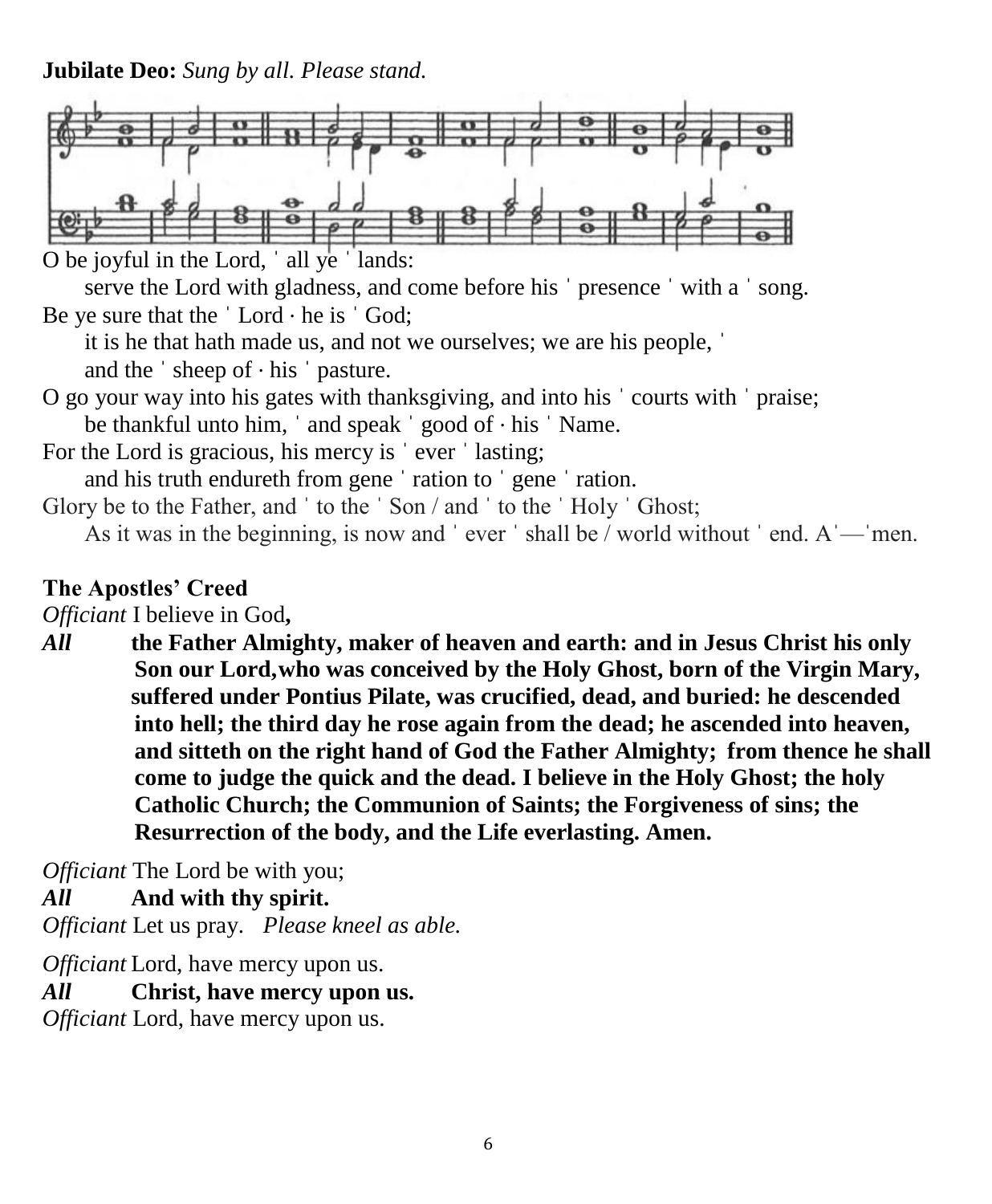#### *Officiant* Our Father

*All* **who art in heaven, hallowed be thy name, thy kingdom come, thy will be done, on earth as it is in heaven. Give us this day our daily bread; and forgive us our trespasses, as we forgive them that trespass against us; and lead us not into temptation, but deliver us from evil. Amen.**

*Officiant* O Lord, show thy mercy upon us;

*All* **And grant us thy salvation.**

*Officiant* O Lord, save the Queen;

*All* **And mercifully hear us when we call upon thee.**

*Officiant* Endue thy ministers with righteousness;

*All* **And make thy chosen people joyful**.

*Officiant* O Lord, save thy people;

*All* **And bless thine inheritance.**

*Officiant* Give peace in our time, O Lord;

*All* **And evermore mightily defend us.**

*Officiant* O God, make clean our hearts within us;

*All* **And take not thy Holy Spirit from us.**

#### **Collect of the Day – BCP p. 193**

#### **Collect for Peace – BCP p. 23**

*Officiant* O God, who art the author of peace and lover of concord, in knowledge of whom standeth our eternal life, whose service is perfect freedom: defend us thy humble servants in all assaults of our enemies; that we, surely trusting in thy defence, may not fear the power of any adversaries; through the might of Jesus Christ our Lord. **Amen.**

#### **Collect for Grace - BCP p. 24**

*Officiant* O Lord our heavenly Father, Almighty and everlasting God, who hast safely brought us to the beginning of this day: defend us in the same with thy mighty power; and grant that this day we fall into no sin, neither run into any kind of danger; but that all our doings may be ordered by thy governance, to do always that is righteous in thy sight; through Jesus Christ our Lord. **Amen**.

**Anthem** *Gloria in Excelsis Deo*  $T_{\text{HOMAS}}$  **Thomas WEELKES** 

*Sing, my soul, to God the Lord, All in glory's highest key. Lay the angels' choir abroad, in their highest holy day. Crave thy God to tune thy heart unto praise's highest part. Gloria in excelsis Deo! Amen.*

#### **Sermon**